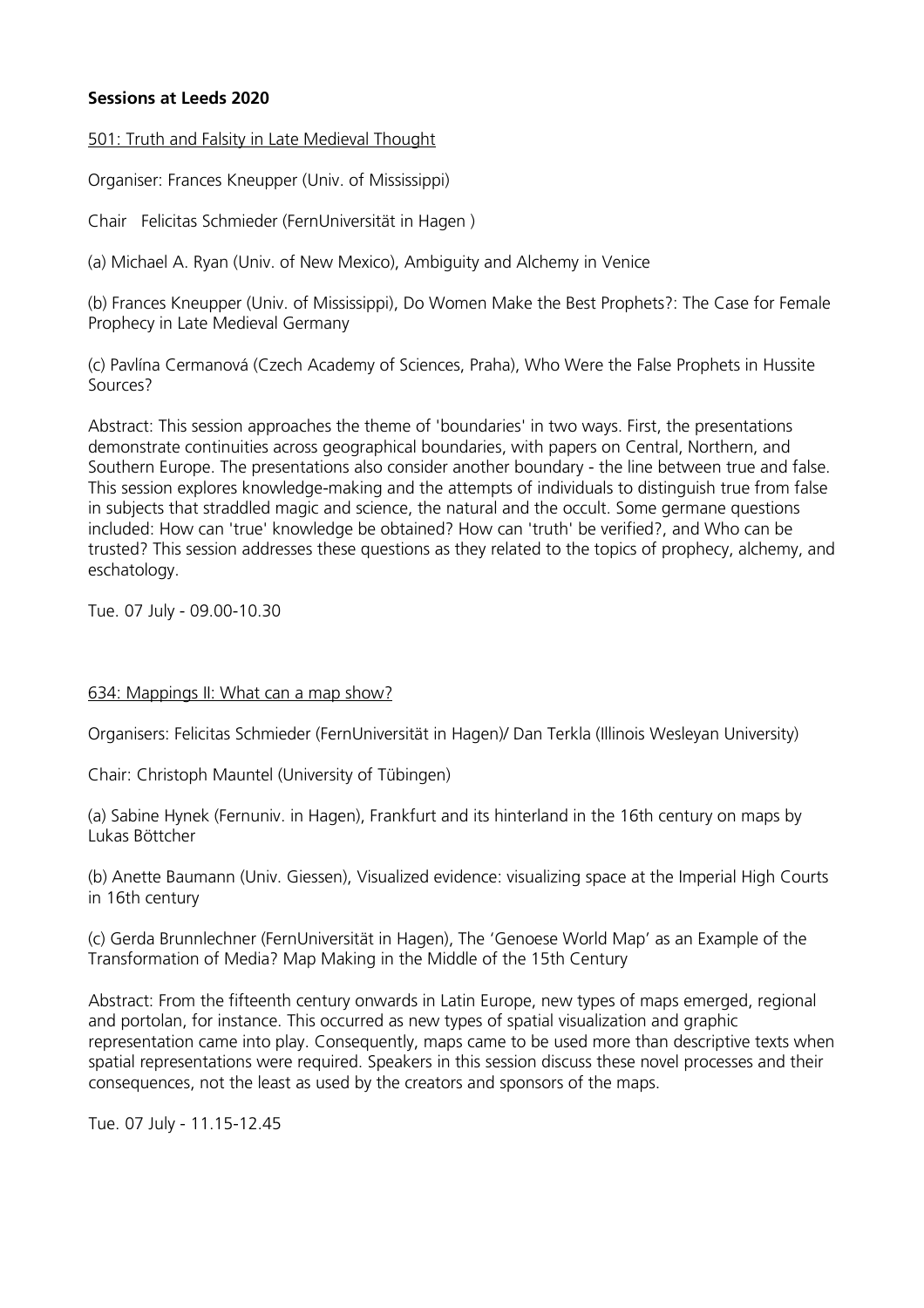# 734: Mappings III: Borders between text and map

Organisers: Felicitas Schmieder (FernUniversität in Hagen)/ Dan Terkla (Illinois Wesleyan University)

Chair: LauraLee Brott (University of Wisconsin)

(a) Amichay Schwartz (Bar-Ilan University Israel and Ariel university Israel), The Borders of the Holy Land as Represented in a Medieval Hebrew Map

(b) Thomas Wozniak (Univ. Tübingen), Perceptions and descriptions of borders during the Crusades

(c) Stefan Striegler (Univ. Greifswald), The 'Wilderness' — Geographic Knowledge between Textual Description and Practical Application in Late Medieval Prussia

Abstract: Somewhat paradoxically, medieval Jews and Christians considered the Holy Land to be their familiar, yet distant homeland, a place that they could de*scribe* and de*pict*, by drawing on the ancient traditions underpinning their beliefs. Not surprisingly, then, they de*scribed* and de*picted* contested missionary territories, which they perceived as wilderness, before laying claim to them. In order to differentiate homeland from wilderness, late medieval writers and map makers incorporated borders within and around these areas, thereby creating zones of inclusion and exclusion. Speakers in this session will provide multiple perspectives on this phenomenon and thus lay the groundwork for a fruitful discussion of the beginnings of regional mapping.

Tue. 07 July - 14.15-15.45

# 749: Mighty pillars for bridging borders: Networks and cooperationin Hanseatic world

Organiser: Maria Seier (FernUniversität in Hagen)

Chair: Nadine Holzmeier (Univ. Rostock)

(a) Ilkka Leskelä (Univ. Helsinki/ Univ. Turku), The 'Hanseatic' trade network of the Finnish Skalm family in the 15th and early 16th centuries

(b) Maria Seier (FernUniversität in Hagen), Mighty friends when times get rough: The "Lübecker Ratsstreit", Council conflict 1403-1416

(c) Anja Rasche (Netzwerk Kunst und Kultur der Hansestädte), Artists and their networks in the Baltic Sea region: some examples from Lübeckand Tallinn in the second half of the 15th century

As a political and economic hub between Northern and Central Europe the Baltic Searegion together with neighbouring regions is characterised by the Hanseatic League, which has occupied a dominant place within historical research. As a strong and well-organized network in questions of politics, economy and trade, it has been regarded as THE shaping force. However, the more powerful the Hanseatic League is portrayed, the more other, equally important alliances in the region fall behind. In three case studies we focus on network structures and interdependencies, which developed complementary, competitively or independently to the League.

Tue, 7 July –14.15-15,45 h